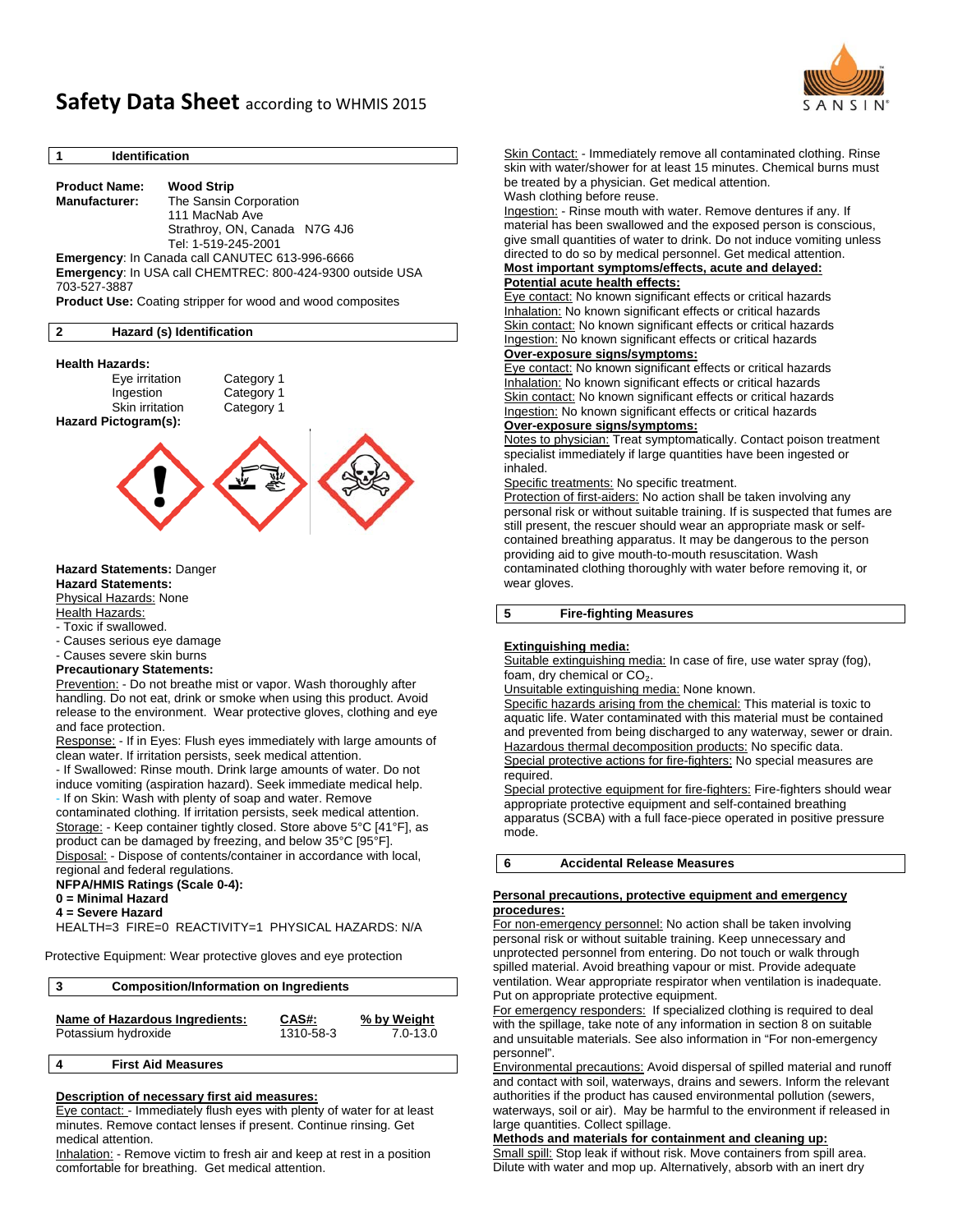material and place in an appropriate waste disposal container. Dispose of via a licensed waste disposal contractor.

Large spill: Stop leak if without risk. Move containers from spill area. Approach release from upwind. Prevent entry into sewers, water courses, basements or confined areas. Wash spillages into an effluent treatment plant or proceed as follows. Contain and collect spillage with non-combustible, absorbent material e.g. sand, earth, vermiculite or diatomaceous earth and place in a container for disposal according to local regulations (see Section 13).

#### **7 Handling and Storage**

#### **Precautions for Safe Handling:**

Protective measures: Put on appropriate personal protective equipment (see Section 8). Do not handle until all safety precautions have been read and understood. Do not get in eyes, skin or clothing. Do not ingest and avoid breathing vapour or mist. Keep in the original container or an approved alternative made from compatible material, kept tightly closed when not in use. Empty containers retain residue and can be hazardous. Do not reuse container.

Advice on general occupational hygiene: Eating, drinking and smoking should be prohibited in areas where this material is handled, stored and processed. Workers should wash hands and face before eating, drinking and smoking. See also Section 8 for additional information on hygiene measures. Remove contaminated clothing and protective equipment before entering eating areas.

Conditions for safe storage including any incompatibilities: Store in accordance with local regulations. Store in original container protected from direct sunlight in a dry, cool and well-ventilated area, away from incompatible materials (see Section 10) and food and drink. Store locked up. Keep containers tightly closed resealed until ready for use. Containers that have been opened must be carefully resealed and kept upright to prevent leakage. Do not store in unlabeled containers. Use appropriate containment to avoid environmental contamination.

#### **8 Exposure Controls/Personal Protection**

#### **Control Parameters:**

Occupational exposure limits: **Ingredient name:** Exposure limits:<br>
Potassium hydroxide **Exposure ACGIH TLV:** 2mg/

ACGIH TLV: 2mg/M<sup>3</sup> TWA

Appropriate engineering controls: If user operations generate dust, fumes, gas, vapour or mist, use process enclosures, local exhaust ventilation or other engineering controls to keep workers exposures to airborne contaminants below any recommended statutory limits. Environmental exposure controls: Emissions from ventilation or work process equipment should be checked to ensure they comply with the requirements of environmental protection legislation.

# **Individual Protection Measures:**

Hygiene measures: Wash hands, forearms and face thoroughly after handling chemical products, before eating, smoking and using the lavatory and at the end of the working period. Appropriate techniques should be used to remove potentially contaminated clothing. Wash contaminated clothing before reusing.

Eye/face protection: Safety eyewear complying with an approved standard should be used when a risk assessment indicates this is necessary to avoid exposure to liquid splashes, mists, gases or dusts. If contact is possible, the following protection should be worn, unless the assessment indicates a higher degree of protection: safety glasses with side shields.

Skin protection: Chemical-resistant, impervious gloves complying with an approved standard should be worn at all times when handling chemical products if a risk indicates this is necessary. Personal protective equipment for the body and appropriate footwear should be selected based on the task being performed and should be approved by a specialist before handling this product.

Respiratory protection: Use a properly fitted, NIOSH approved respirator or an air-purifying or supplied air respirator with an approved standard if a risk assessment indicates this is necessary.

Physical state: Liquid. Colour: Translucent orange. Odour: Mild. Odour threshold: Not available. pH: 12.0 – 13.0 Melting point: Not available. Boiling point: >100°C (or 212°F) Flash point: Not available. Evaporation rate: Not available. Flammability (solid, gas): Not available. Lower explosive limit: Not available. Upper explosive limit: Not available. Vapour pressure: Not available. Vapour density: Not available. Relative density: 1.00 – 1.02 Solubility: Soluble in water. Partition coefficient – n-octanol/water: Not available. Auto-ignition temperature: Not available. Decomposition temperature: Not available. Viscosity: 20- 30 seconds (Zahn #3 cup) @ 21°C

# **10 Stability and Reactivity**

Reactivity: Not available.

Chemical stability: This product is stable if used and stored according to specifications. Possibility of hazardous reactions: Under normal conditions of storage and use, hazardous reactions will not occur. Conditions to avoid: Mixing or contacting incompatible materials. Incompatible Materials: Metals. Reactive or incompatible with the following materials: Oxidizing materials or strong bases. Hazardous decomposition products: Under normal conditions of storage and use, hazardous decomposition products should not be produced.

**11 Toxicological Information** 

#### **Acute toxicity:**

**Product/ingredient name:**  Potassium hydroxide **Result:** LD50 Oral **Species:** Rat **Dose:** 205 mg/Kg

**For:** Potassium hydroxide.

**Irritation/Corrosion:** There is no data available. **Sensitization:** There is no data available. **Carcinogenicity:** There is no data available.

**Specific target organ toxicity (single exposure):** There is no data available.

**Aspiration Hazard**: There is no data available.

**Product/Ingredient Name:** 

There is not data available.

**Information on the likely routes of entry:** Dermal contact. Eye contact. Ingestion.

### **Potential acute health effects:**

**Eye Contact:** No known significant effects or critical hazards. **Inhalation:** No known significant effects or critical hazards. **Skin Contact:** No known significant effects or critical hazards. **Inhalation:** No known significant effects or critical hazards.

#### **Symptoms related to the physical, chemical and toxicological characteristics:**

**Eye Contact:** No known significant effects or critical hazards. **Inhalation:** No known significant effects or critical hazards. **Skin Contact:** No known significant effects or critical hazards. **Inhalation:** No known significant effects or critical hazards. **Delayed and immediate effects and also chronic effects from** 

# **short and long term exposure: Short term exposure:**

**Potential immediate effects:** No known significant effects or critical hazards.

**Potential delayed effects:** No known significant effects or critical hazards.